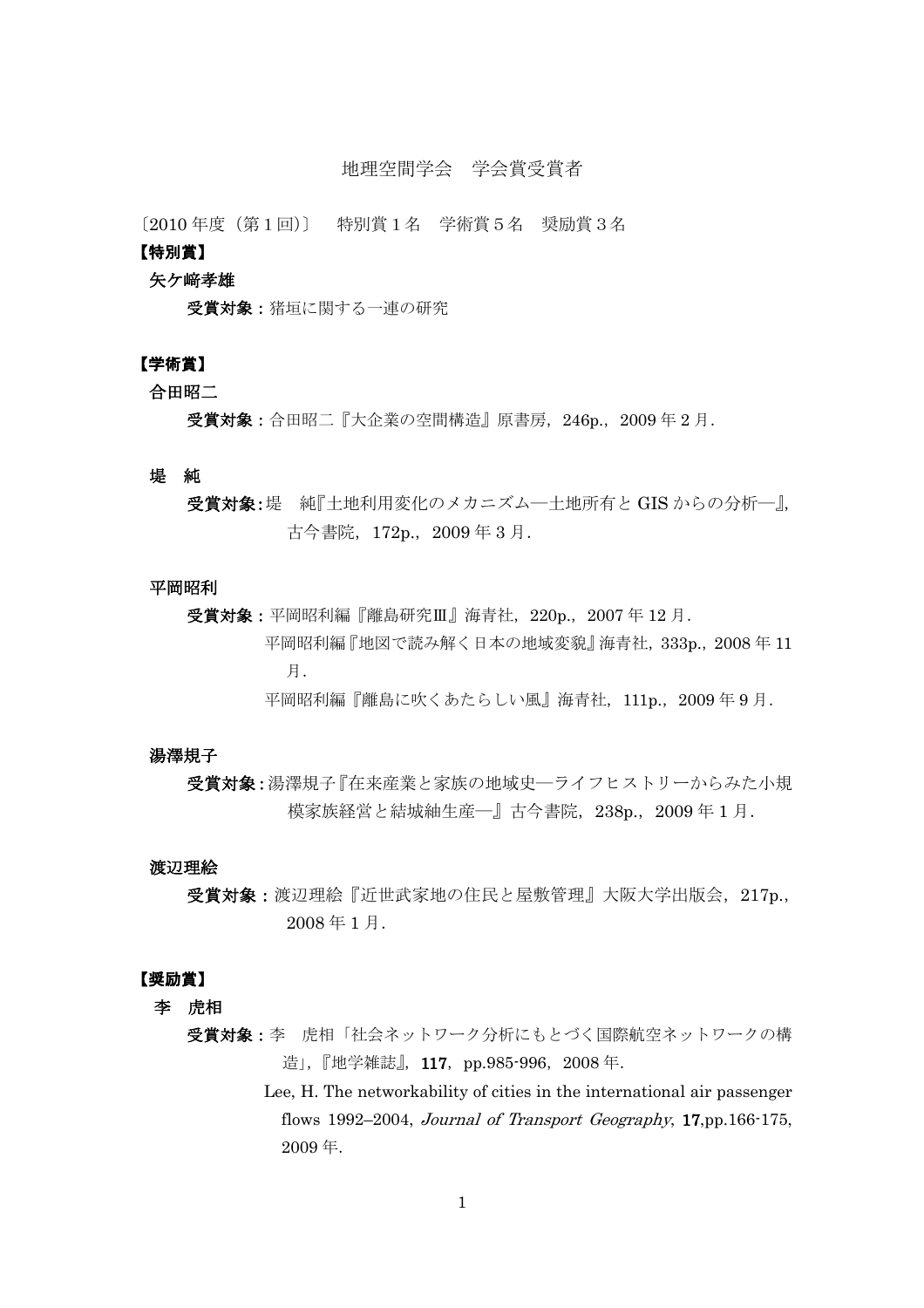## 清水克志

- 受賞対象:清水克志「日本におけるキャベツ生産地域の成立とその背景としてのキ ャベツ食習慣の定着―明治後期から昭和戦前期を中心として―」,『地 理学評論』, 81, pp.1-24, 2008年.
	- 清水克志「近代日本における野菜種子流通の展開とその特質―盛岡近郊 の種苗業者の取引記録からの考察一」,『歴史地理学』, 51(5), pp.1-22, 2009 年.

## 田中耕市

受賞対象:田中耕市「1990 年代における東京 23 区の都市密度変化と土地利用転換 ―事務所建築物と集合住宅を対象として―」,『地学雑誌』,117,pp.479- 490,2008 年.

> Tanaka, K. Recent Trends and Issues in Geographical Studies on Modern Transportation in Japan, Geographical Review of Japan, 81,pp.292-302, 2008 年.

> 田中耕市「中山間地域における公共交通の課題と展望」,『経済地理学年 報』,55,33-48,2009 年.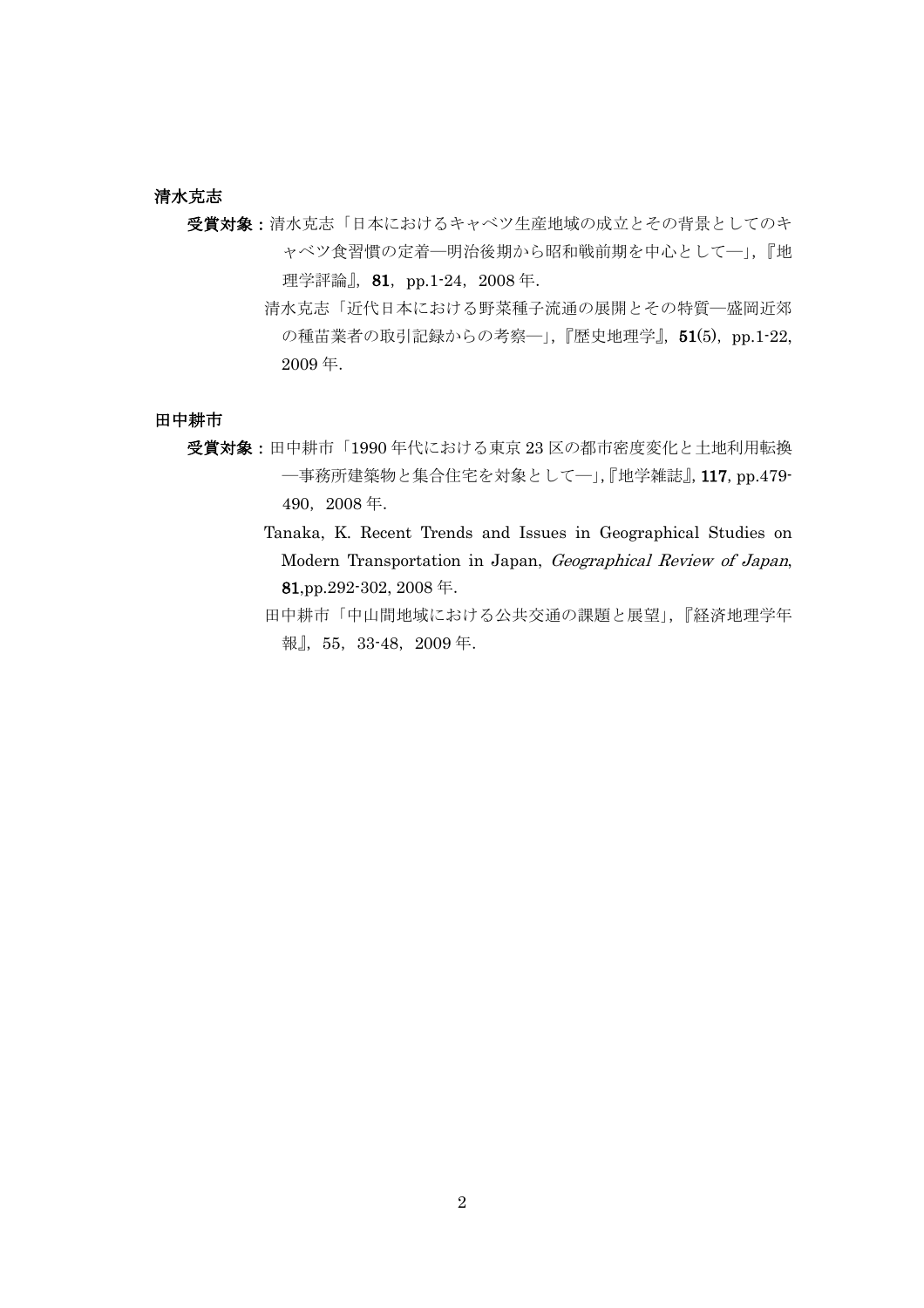〔2011 年度(第2回)〕 学術賞4名 奨励賞3名

# 【学術賞】

### 張 長平

受賞対象:張 長平『都市の空間データ分析』古今書院, 240p., 2010年9月.

### 中村周作

## 丸山浩明

#### 三木一彦

#### 【奨励賞】

久保倫子

- 受賞対象:久保倫子「水戸市中心部におけるマンション購入世帯の現住地選択に関 する意思決定過程」,『地理学評論』, 81, pp.45-59, 2008年.
	- Kubo, T. Japanese housing market and the roles of the condominiums in local cities: A case study of Mito City, Ibaraki Prefecture, Tsukuba Geoenvironmental Sciences, 5, 17-30, 2009 年.
	- 久保倫子「幕張ベイタウンにおけるマンション購入世帯の現住地選択に |関する意思決定過程」,『人文地理』, 62, pp.1-19, 2010 年.
	- 久保倫子「マンションを扱った地理学的研究の動向と課題―日本での研 究を中心に─」,『地理空間』, 3, pp.43-56, 2010年.
	- Kubo, T., Onozawa, Y., Hashimoto, M., Hishinuma, Y., and Matsui, K. Mixed development in sustainability of suburban neighborhoods: The case of Narita New Town, Geographical Review of Japan Series B, 83, pp. 47 $-63$ , 2010  $\pm$ .

#### 花木宏直

受賞対象:花木宏直「大正期~昭和初期の芸予諸島・大三島におけるマニラ移民 と国内出稼ぎの特性―旧岡山村口総地区を事例として―」,『人文

受賞対象:中村周作『行商研究―移動就業行動の地理学―』海青社,309p.,2009 年 10 月.

受賞対象:丸山浩明編『ブラジル日本移民―百年の軌跡―』明石書店,350p.,2010 年 7 月.

受賞対象:三木一彦『三峰信仰の展開と地域的基盤』古今書院, 225p., 2010 年 2 月.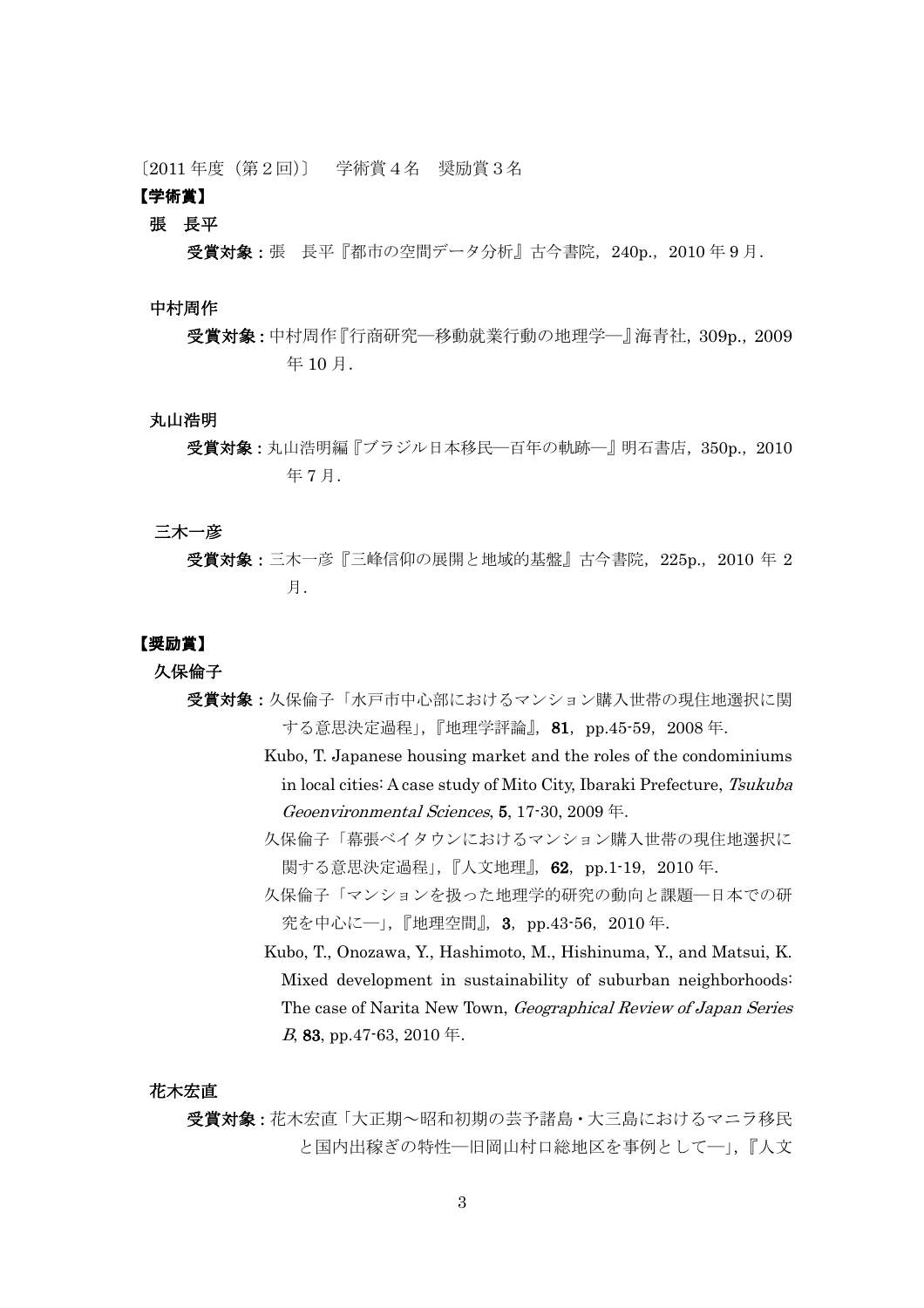地理』, 62, pp.401-425, 2010年.

花木宏直「近世後期~明治前期における柑橘品種と需要―和歌山市 街及び周辺地域を事例に一」,『地理空間』, 3, pp.96-112, 2010 年.

# 山本健太

- 受賞対象:山本健太「ソウルにおけるアニメーション産業の集積と特質―国際分 業および労働市場に着目してー」,『季刊地理学』, 60, pp.185-206, 2008 年.
	- 山本健太「上海地域におけるアニメーション産業の集積構造―海外 依存型企業の事例を中心に―」,『地理科学』,64,pp.228-249, 2009 年.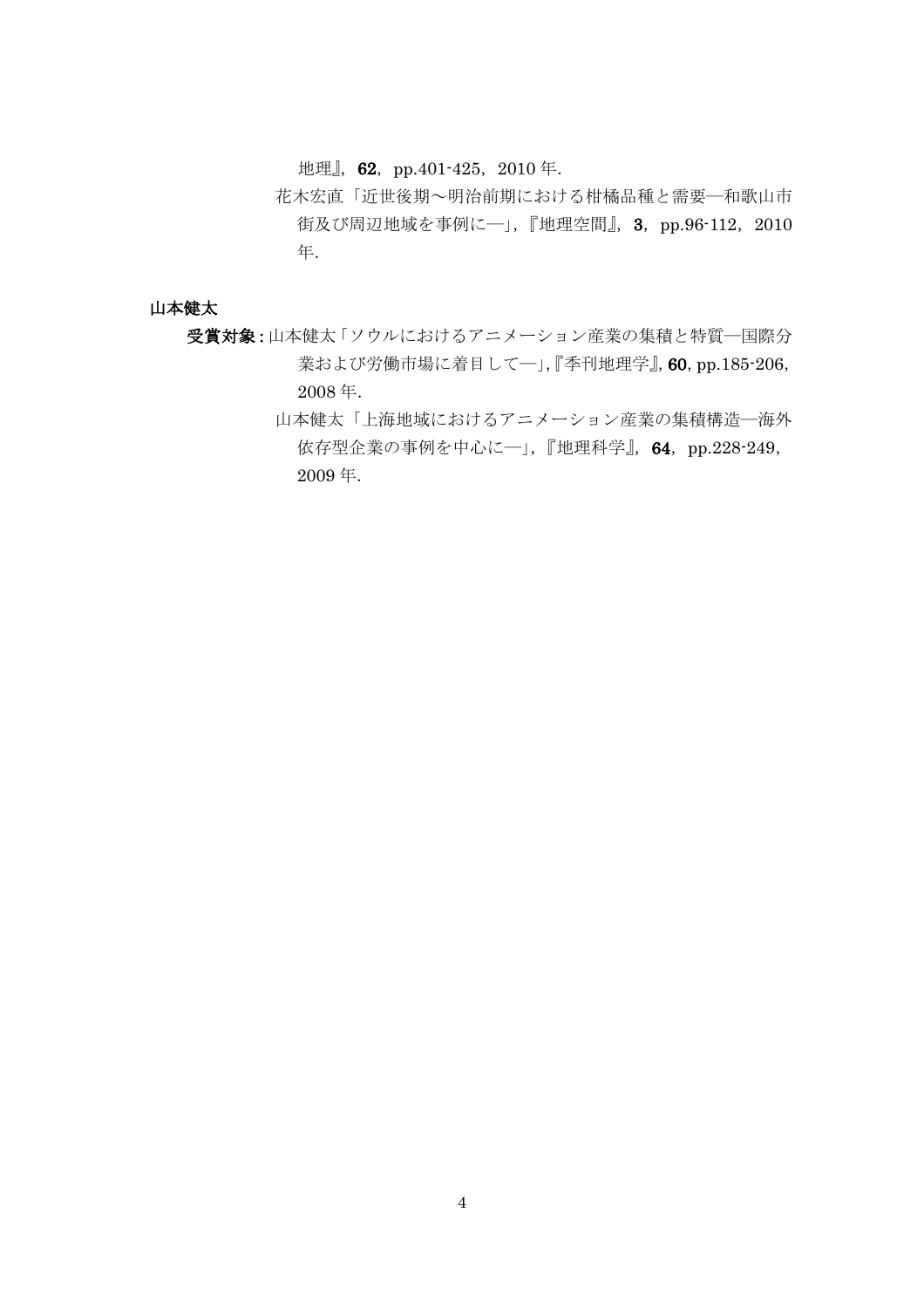〔2012 年度(第3回)〕 特別賞1名 学術賞5名 奨励賞2名

# 【特別賞】

## 小林浩二

受賞対象:小林浩二『地域研究とは何か―フィールドワークからの発想―』古今書 院,128p.,2012 年 1 月.

ほか 11 点の著作.

## 【学術賞】

## 岩間信之

受賞対象:岩間信之編著『フードデザート問題―無縁社会が生む「食の砂漠」―』 農林統計協会, 162p., 2011 年 6 月.

## 櫻井明久

受賞対象:櫻井明久『社会科教師のための地理教材の作り方』古今書院,141p.,2011 年 3 月.

#### 仁平尊明

受賞対象:仁平尊明『エネルギー効率から見た日本の農業地域』筑波大学出版会, 316 p.,2011 年 3 月.

#### 原田洋一郎

受賞対象:原田洋一郎『近世日本における鉱物資源開発の展開–その地域的背景–– 古今書院,300p.,2011 年 2 月.

#### 山下清海

受賞対象:山下清海『池袋チャイナタウン―都内最大の新華僑街の実像に迫る―』 洋泉社, 191p., 2010 年 11 月.

> 山下清海編著『現代のエスニック社会を探る―理論からフィールドへ―』 学文社, 213p., 2011 年 3 月.

#### 【奨励賞】

林 琢也

受賞対象:林 琢也「グローバル化に対応したリンゴ生産と品種の管理––日本ピン クレディー協会を事例に––」,『茨城地理』, 10, pp.93-102, 2009 年 8 月.

Hayashi, T., Sustainable systems of agri-tourism in a cherry-growing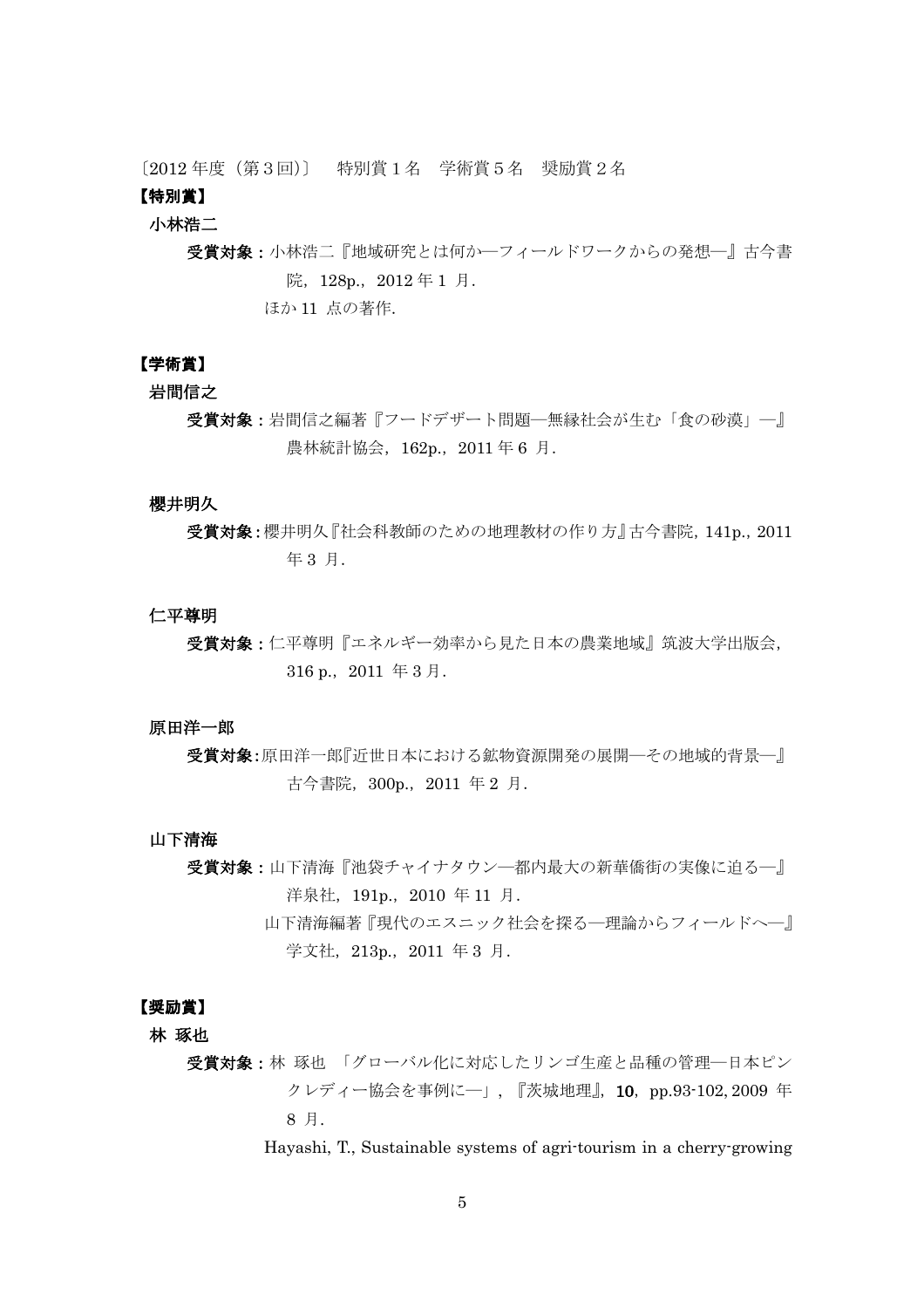area: A case study of the Miizumi area, Sagae City, Yamagata Prefecture, Geographical Review of Japan Series B, 82(2), pp.60-77, 2010 年 5 月.

林 琢也・呉羽正昭 「長野盆地におけるアグリ・ツーリズムの変容―アッ プルライン(国道 18 号)を事例に―」,『地理空間』, 3, pp.113-136, 2010 年 12 月.

## 吉田国光

受賞対象:吉田国光「北海道大規模畑作地帯における社会関係からみた農地移動プ ロセス」, 『地理学評論』, 81, pp.402-421, 2009 年 9 月.

田国光・市川康夫・花木宏道・栗林 賢・武田周一郎・田林 明「大都市 近郊における社会関係からみた稲作農家の農地集積形態」, 『地学雑 誌』, 119, 810-825, 2010 年 10 月. ほか3点の論文.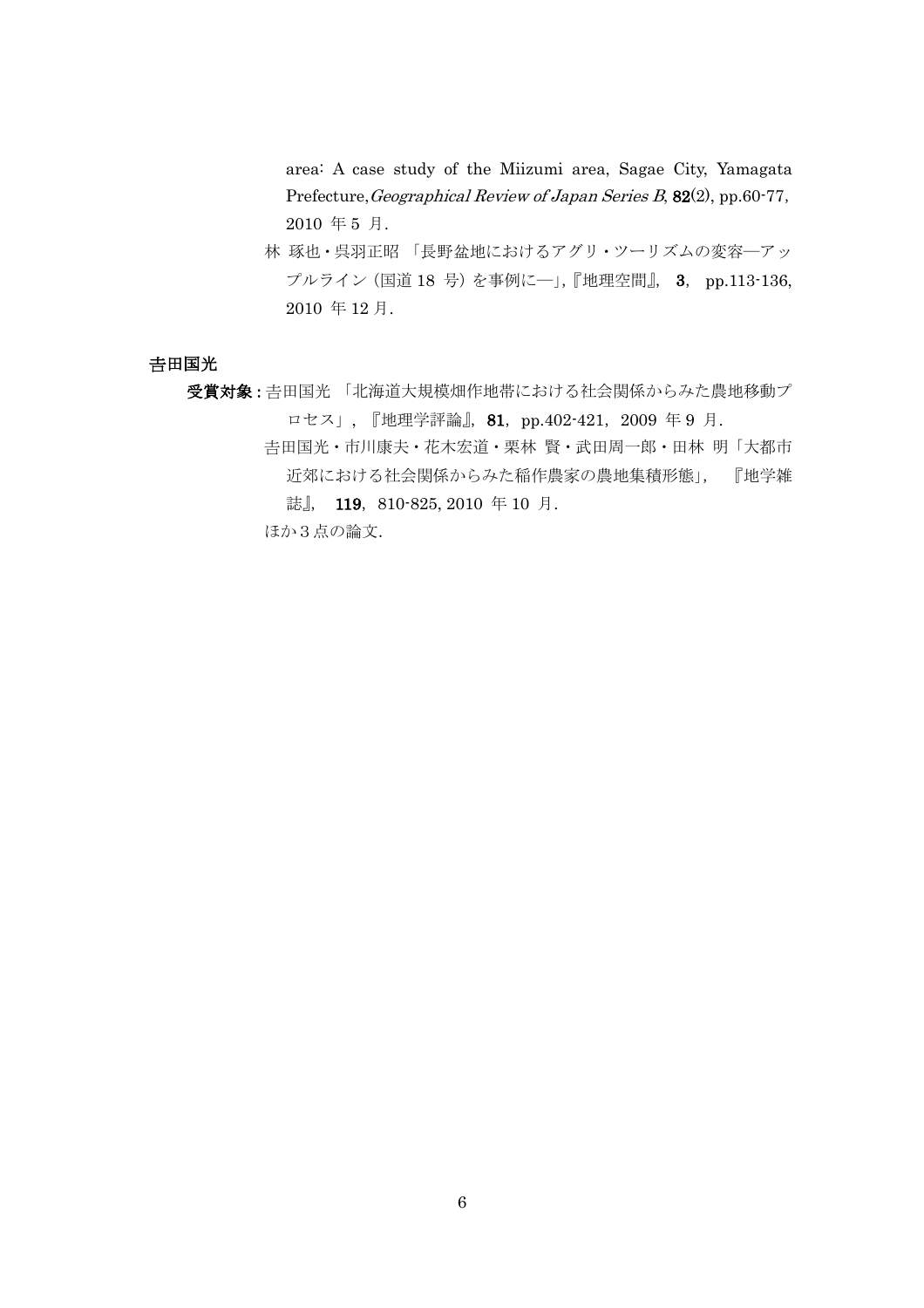〔2013 年度(第4回)〕 特別賞2名 学術賞1名 奨励賞4名

# 【特別賞】

#### 山本正三

受賞対象:山本正三ほか編『小農複合経営の地域的展開』二宮書店,400p.,2012 年 4 月. ほか多数.

#### 溝尾良隆

受賞対象:溝尾良隆『観光学と景観』古今書院, 229p., 2011 年 6 月. ほか 10 点の著作.

## 【学術賞】

平岡昭利

受賞対象:平岡昭利『アホウドリと「帝国」日本の拡大―南洋の島々への進出から侵 略へ』明石書店,279p.,2012 年 11 月.

## 【奨励賞】

#### 久木元美琴

- 受賞対象:久木元美琴「地方温泉観光地における長時間保育ニーズへの対応–石川 県七尾市の事例から―」『地理学評論』83, pp.176-191, 2010 年 3 月.
	- Kukimoto, M.F., The use of communication tools among Japanese mothers living in France. NETCOM-Networks and Communication Studies,  $24(1/2)$ , pp.47-62, 2010 年.
	- Kukimoto, M., Wakabayashi, Y. and Yui. Y., Production of local childcare culture in Okinawa and the impact of policy change. Geographical Review of Japan Series B, 84, pp.60-70, 2012  $\# 3 \nexists$ .

#### 水谷千亜紀

- 受賞対象:Mizutani, C. and Murayama. Y., Analytical framework for polygonbased land use change. *SIGSPATIAL Special*, 3(3), pp.15-20, 2011 年 11 月.
	- Mizutani, C., Construction of an analytical framework for polygonbased land use transition analyses. Computers, Environment and Urban Systems,  $36(3)$ , pp.270-280, 2012  $\pm 5$   $\overline{\smash{\beta}}$ .
	- Lwin, K., Murayama, Y. and Mizutani, C., Quantitative versus qualitative geospatial data in spatial modeling and decision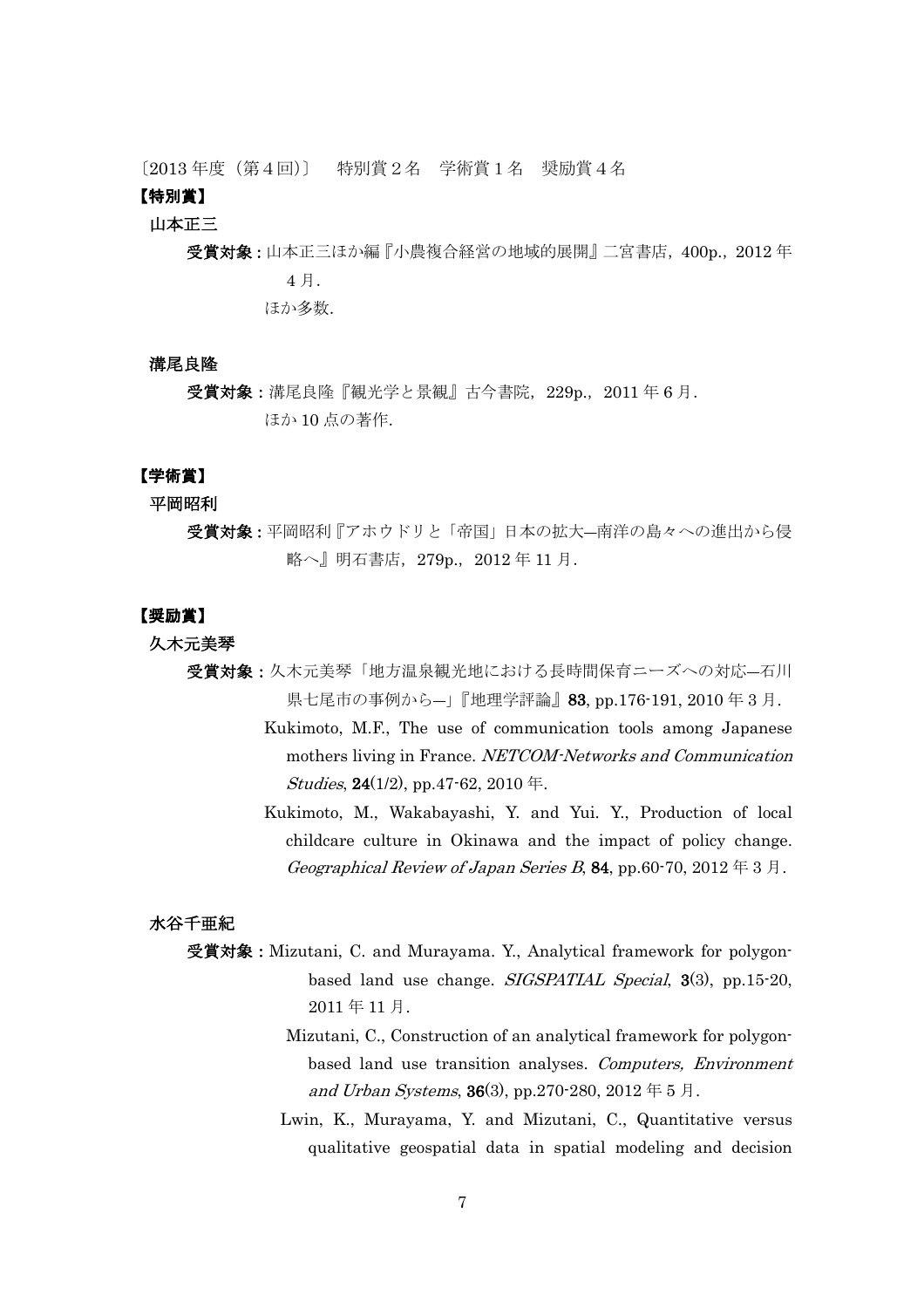making. Journal of Geographic Information System, 4(3), pp.237- 241, 2012 年 6 月.

## 市川康夫

- 受賞対象:吉田国光·市川康夫·花木宏直·栗林 賢·武田周一郎·田林 明「大 都市近郊における社会関係からみた稲作農家の農地集積形態」『地 学雑誌』119, pp.810-825, 2010 年 10 月.
	- 市川康夫「中山間農業地域における広域的地域営農の存立形態-長野県 上伊那郡飯島町を事例にー」『地理学評論』84, pp.324-344, 2011 年 7 月.
	- 市川康夫「フランス条件不利地域における山地農家の経営戦略 ーマッ シフ・サントラル,メザン地域を事例にー」『地学雑誌』121, pp.1010-1029, 2012 年 12 月.

## 遠藤貴美子

受賞対象:遠藤貴美子「東京城東地域におけるカバン・ハンドバック産業集積の存立 基盤─企業間の受発注連関とコミュニケーションの分析を通じて─」 『地理学評論』85, pp.342-361, 2012 年 7 月.

> 遠藤貴美子「東京城東地域におけるカットグラス産業の生産・流通構造変 化─「江戸切子」の創造的側面に着目して─」『地域経済学研究』25, pp.106-121, 2012 年 12 月.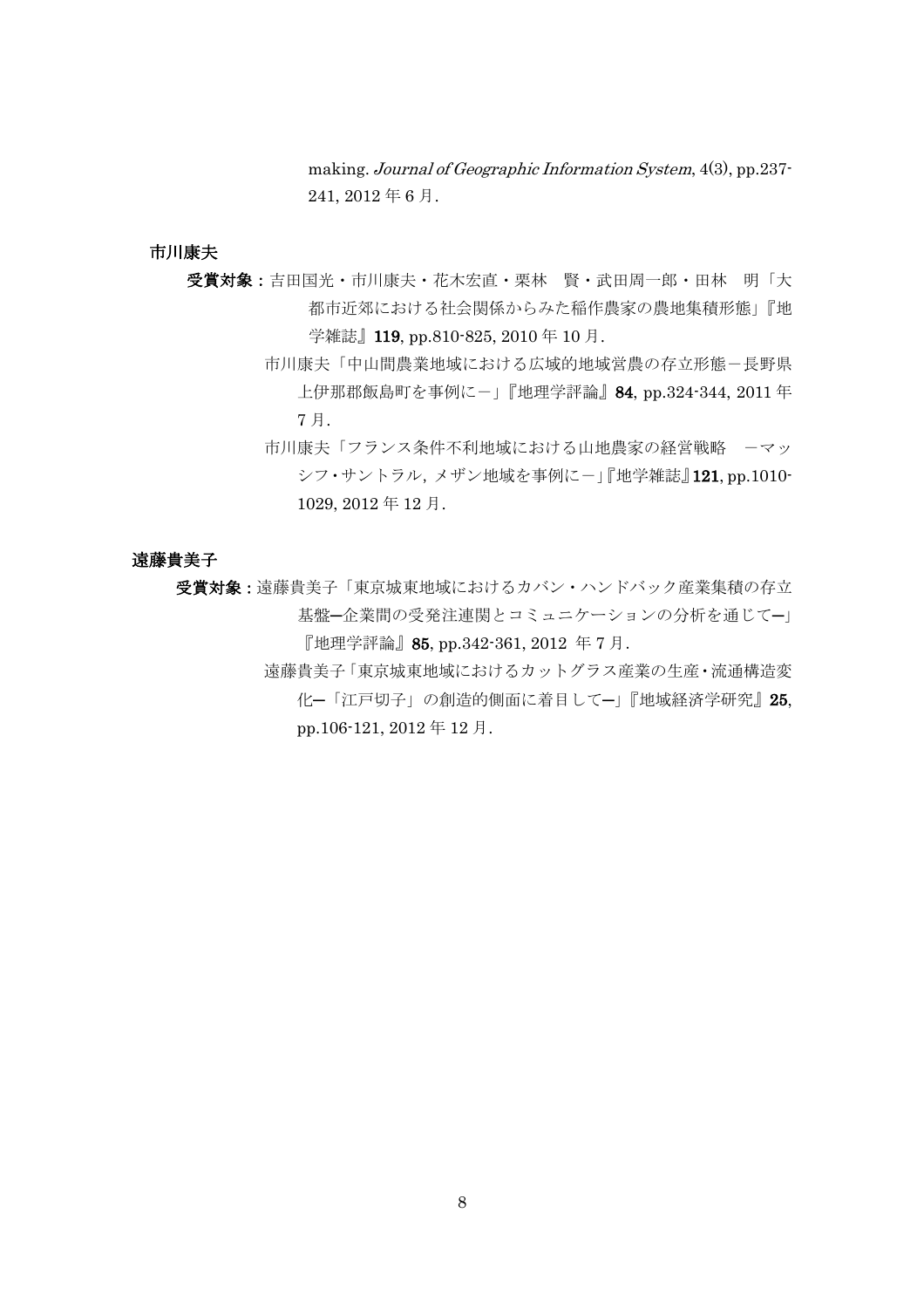〔2014 年度(第5回)〕 学術賞3名 奨励賞1名

## 【学術賞】

#### 西野寿章

- 受賞対象:西野寿章『山村における事業展開と共有林の機能』原書房,263p.,2013 年 1 月.
- 田林 明
	- 受賞対象:山本正三・田林 明・菊地俊夫編著『小農複合経営の地域的展開』二宮書 店,399p.,2012 年 2 月.
		- 田林 明編著『商品化する日本の農村空間』農林統計出版,397p.,2013 年 2 月.

## 松井圭介

- 受賞対象:松井圭介『観光戦略としての宗教ー長崎の教会群と場所の商品化ー』筑波 大学出版会,182p.,2013 年 3 月.
	- MATSUI K.: Geography of Religion in Japan: Religious Space, Landscape, and Behavior. Springer, 200p., 2013 年 12 月.

# 【奨励賞】

# 植村円香

- 受賞対象:植村円香「東京都利島村におけるツバキ実生産による高齢者の生計維持」 『地理学評論』84, pp.242-257, 2011 年 11 月.
	- 植村円香「高齢期離職就農者による柑橘農業の実態とその意義─愛媛県岩 城島を事例として−」『経済地理学年報』59, pp.136-153, 2013 年 3 月.
	- 植村円香「高齢化に伴う果樹複合産地の変容─長野県飯田市・高森町の干 し柿生産を事例にー」『地学雑誌』122, pp.502-520, 2013年7月.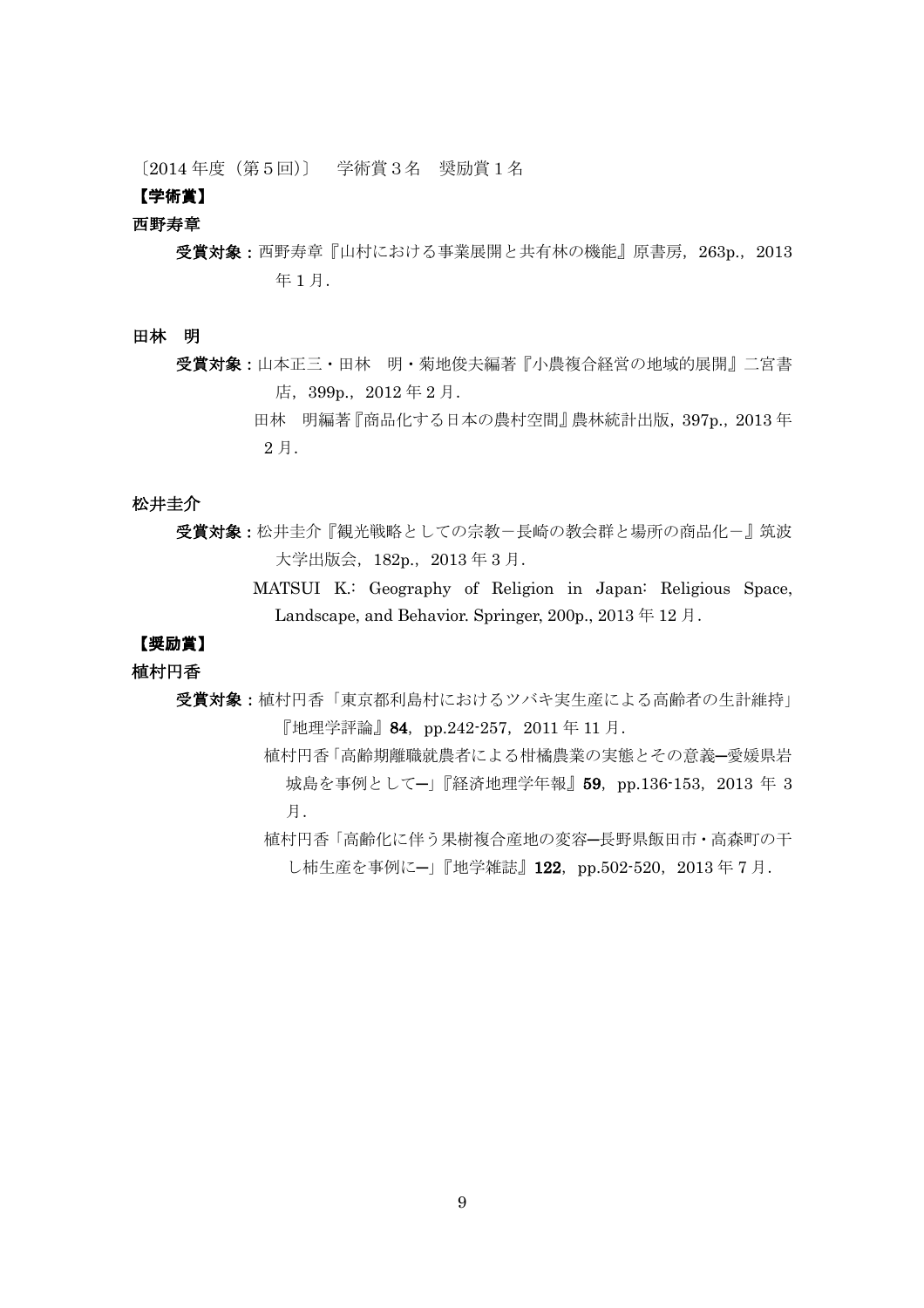〔2015 年度(第6回)〕特別賞1名 学術賞2名 奨励賞2名

## 【特別賞】

白坂 蕃

- 受賞対象:白坂 蕃『スキーと山地集落』明玄書房,1986 年 4 月.
	- 白坂 蕃『海のくらし−島に生きる人々』小峰書店,1997 年4月. 尹紹亭著,白坂 蕃訳『雲南の焼畑−人類生態学的研究』農林統計協会, 2000 年 12 月.
	- 白坂 蕃「野沢温泉村におけるスキー場の立地と発展ー日本におけるス キー場の地理学的研究第1報-」 『地理学評論』49: 341-360. 1976 年 6 月.
	- 白坂 蕃「中央高地栂池高原における新しいスキー集落の形成」『地理学 評論』 55: 566-586. 1982 年 8 月.
	- Shirasaka, S.: Skiing Grounds and Ski Settlements in Japan. Geographical Review of Japan, Series B57: 68-86. 1984  $\neq$  4  $\rfloor$ .
	- Shirasaka, S.: The Agricultural Development of Hill Stations in Tropical Asia: A Case Study in the Cameron Highlands, Malaysia. Geographical Review of Japan, Series  $B$  61: 191-211. 1988  $\#$  12  $\#$ .
	- Shirasaka, S.: Changing Slash-and-Burn Cultivation in Xishuangbanna, Southwestern China. Geographical Review of Japan, Series B 68: 107-118. 1995 年 12 月.
	- 白坂 蕃「日本の古代スキーとその自然環境」『日本スキー学会誌』10: 135-143. 2000 年 7 月.
	- Shirasaka, S.: Changing Traditional Swidden in the Southern Mountains of Yunnan Province, China. Journal of Geography  $(Chigaku Zasshi)$  113: 273-282. 2004 年 4 月.
	- Shirasaka, S.: The Transhumance of Sheep in the Southern Carpathians Mts., Romania. Geographical Review of Japan 80: 290- 311. 2007 年 4 月.

## 【学術賞】

## 橋本雄一

受賞対象:橋本雄一『東南アジアの経済発展と世界金融危機』古今書院,198p.,  $2014$  年 3 月.

## 横山 智

受賞対象:横山 智『納豆の起源』NHK 出版, 317p., 2014 年 11 月 .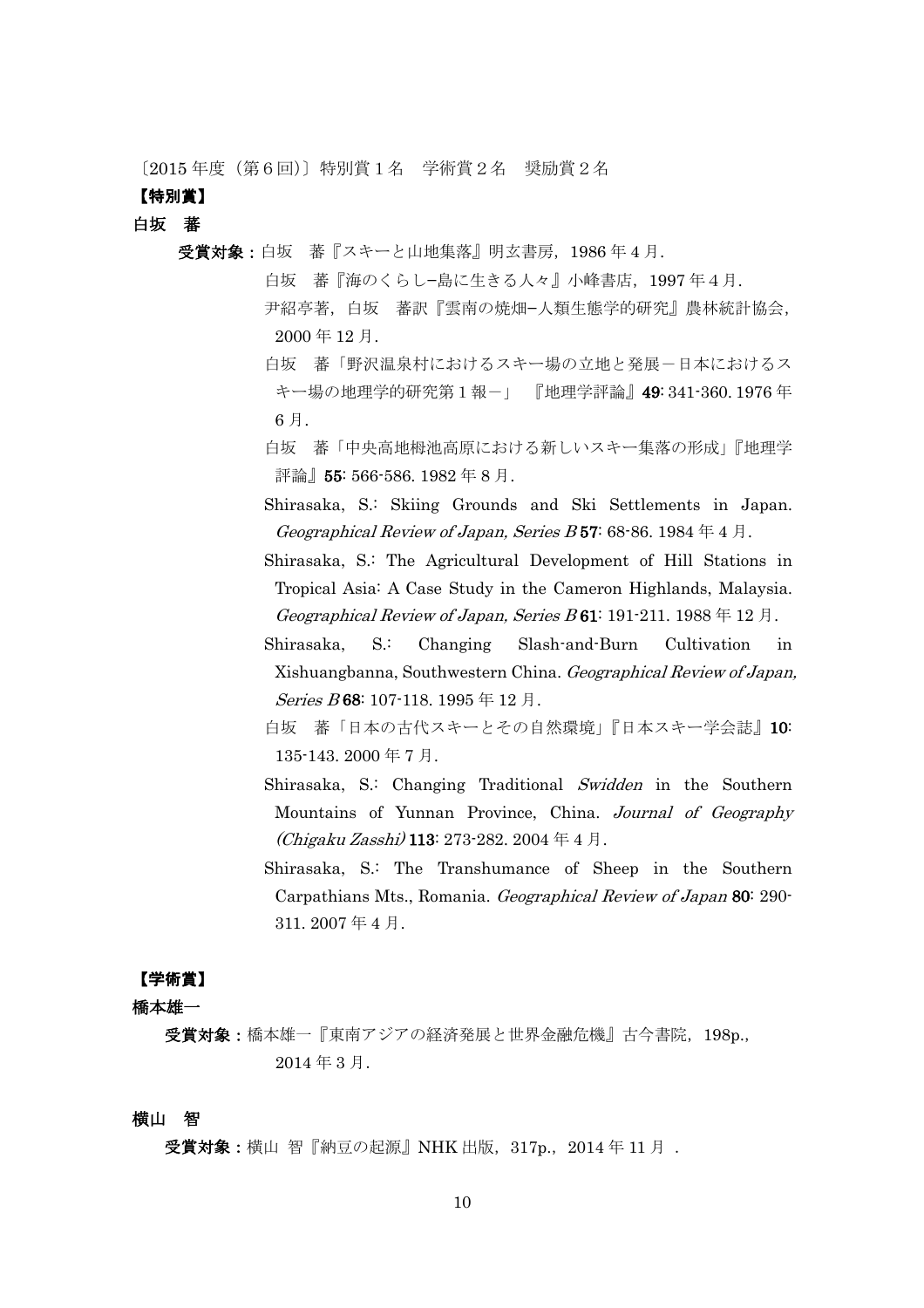## 【奨励賞】

#### 杉本興運

- 受賞対象:Sugimoto, K.: Visualizing the Sightseeing Potential of Urban Recreational Spaces: A Study of Weighted Scores on the Density Estimation of Points of Visual Interest. Geographical Review of Japan Series B 86(2): 189-197. 2014 年 3 月
	- 杉本興運・菊地俊夫「日本における観光資源分布の地域的特徴」『地学雑 誌』123(1): 1-24. 2014 年 2 月.
	- 杉本興運・岡野裕弥・菊地俊夫「レンタサイクル利用による観光回遊行動 の実態: 長野県安曇野市における GPS・GIS 支援による調査とデータ 解析」 『観光研究』 24(2):15-27. 2013 年 3 月.
	- Sugimoto, K.: Quantitative measurement of visitors' reactions to the settings in urban parks: Spatial and temporal analysis of photographs. Landscape and Urban Planning 110: 59-63. 2013  $\neq$  2 月.
	- 杉本興運「観光者の視覚的体験情報に基づく回遊空間の評価ーデジタルカ メラ, GPS, GIS を使った分析手法-」『GIS-理論と応用』20(1): 39-49. 2012 年 6 月.

## Ronald Canero ESTOQUE

- 受賞対象: Estoque, R.C. and Murayama, Y. :Measuring sustainability based upon various perspectives: A case study of a hill station in Southeast Asia. AMBIO 43:943–956.2014 年 3 月.
	- Estoque, R.C. and Murayama, Y.: Social-ecological status index: A preliminary study of its structural composition and application. Ecological Indicators 43: 183–194. 2014年3月.
	- Estoque, R.C. and Murayama, Y.: A geospatial approach for detecting and characterizing non-stationarity of land change patterns and its potential effect on modeling accuracy. GIScience & Remote Sensing 51: 239–252.2014年4月.
	- Estoque, R.C. and Murayama, Y.: Landscape pattern and ecosystem service value changes: Implications for environmental sustainability planning for the rapidly urbanizing summer capital of the Philippines. *Landscape and Urban Planning* 116: 60-72. 2013年5月.
	- Estoque, R.C. and Murayama, Y.: Examining the potential impact of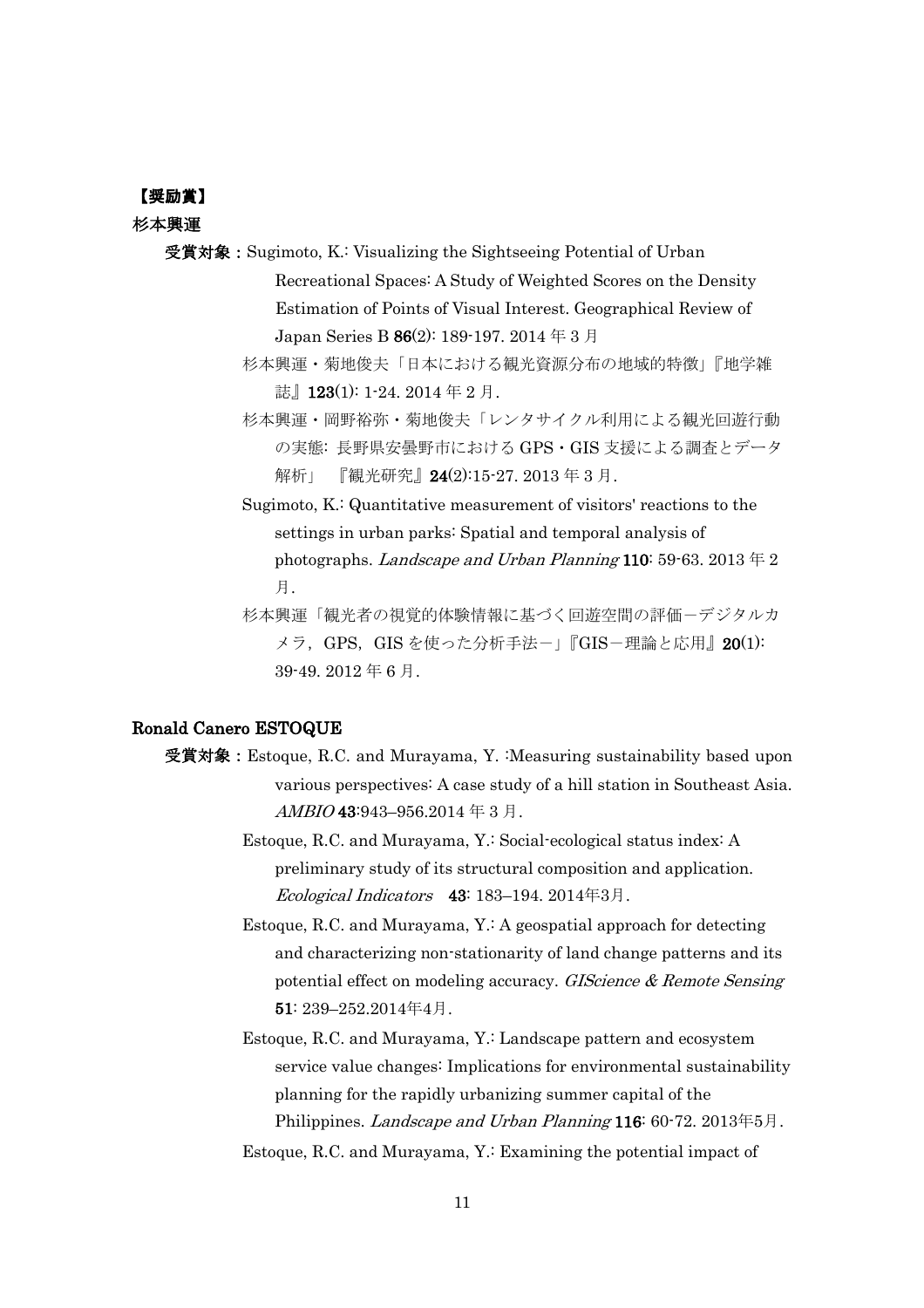land use/cover changes on the ecosystem services of Baguio city, the Philippines: A scenario-based analysis. Applied Geography 35: 316– 326. 2012年9月.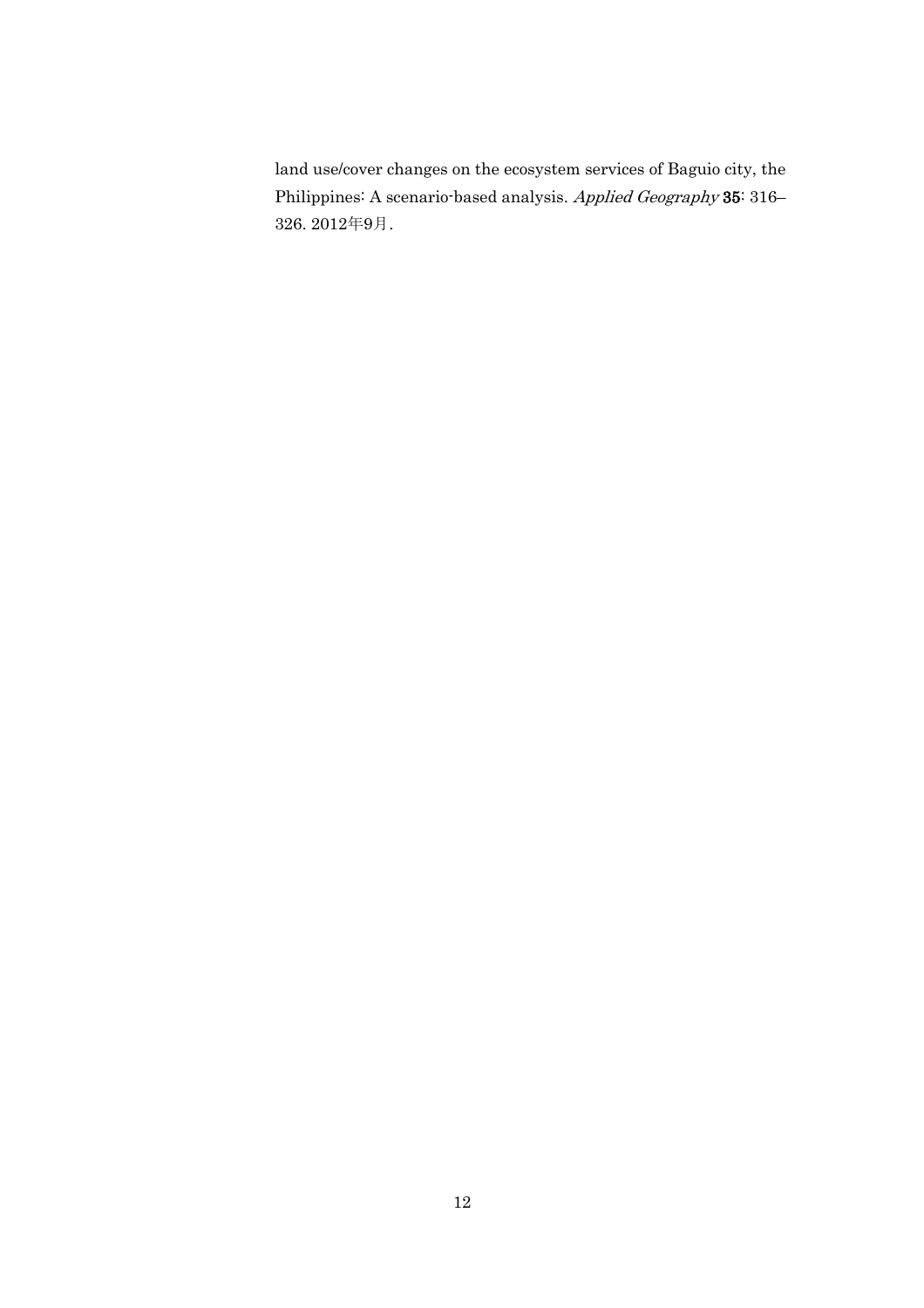〔2016 年度(第7回)〕学術賞3名 奨励賞1名

# 【学術賞】

## 久保倫子

受賞対象:久保倫子『東京大都市圏におけるハウジング研究-都心居住と郊外住宅地 の衰退-』古今書院, 208p., 2015年3月.

## 秦 洋二

受賞対象: 秦 洋二『日本の出版物流通システムー取次と書店の関係から読み解く』 九州大学出版会, 191p., 2015 年 3 月.

#### 吉田国光

受賞対象:吉田国光『農地管理と村落社会ー社会ネットワーク分析からのアプローチ -』世界思想社,202p.,2015 年 3 月.

## 【奨励賞】

- 福本 拓
	- 受賞対象:福本拓・藤本久司・江成 幸・長尾直洋「集合的消費の変質に着目した 外国人受入れ意識の分析-三重県四日市市の日系ブラジル人集住地区 を事例にー」『地理学評論』88:341-362, 2015年7月.
		- 福本 拓「土地売買の観点からみたエスニック空間の形成過程-大阪市生野 区新今里地区における花街から韓国クラブ街への変貌ー」『地理空間』 8: 197-217. 2015 年 12 月.

Fukumoto, T.: The Persistence of the Residential Concentration of Koreans in Osaka from 1950 to 1980: Its Relation to Land Transfers and Home-work Relationships. Japanese Journal of Human Geography (Jimbun Chiri) 65:475-493.2013 年 12 月.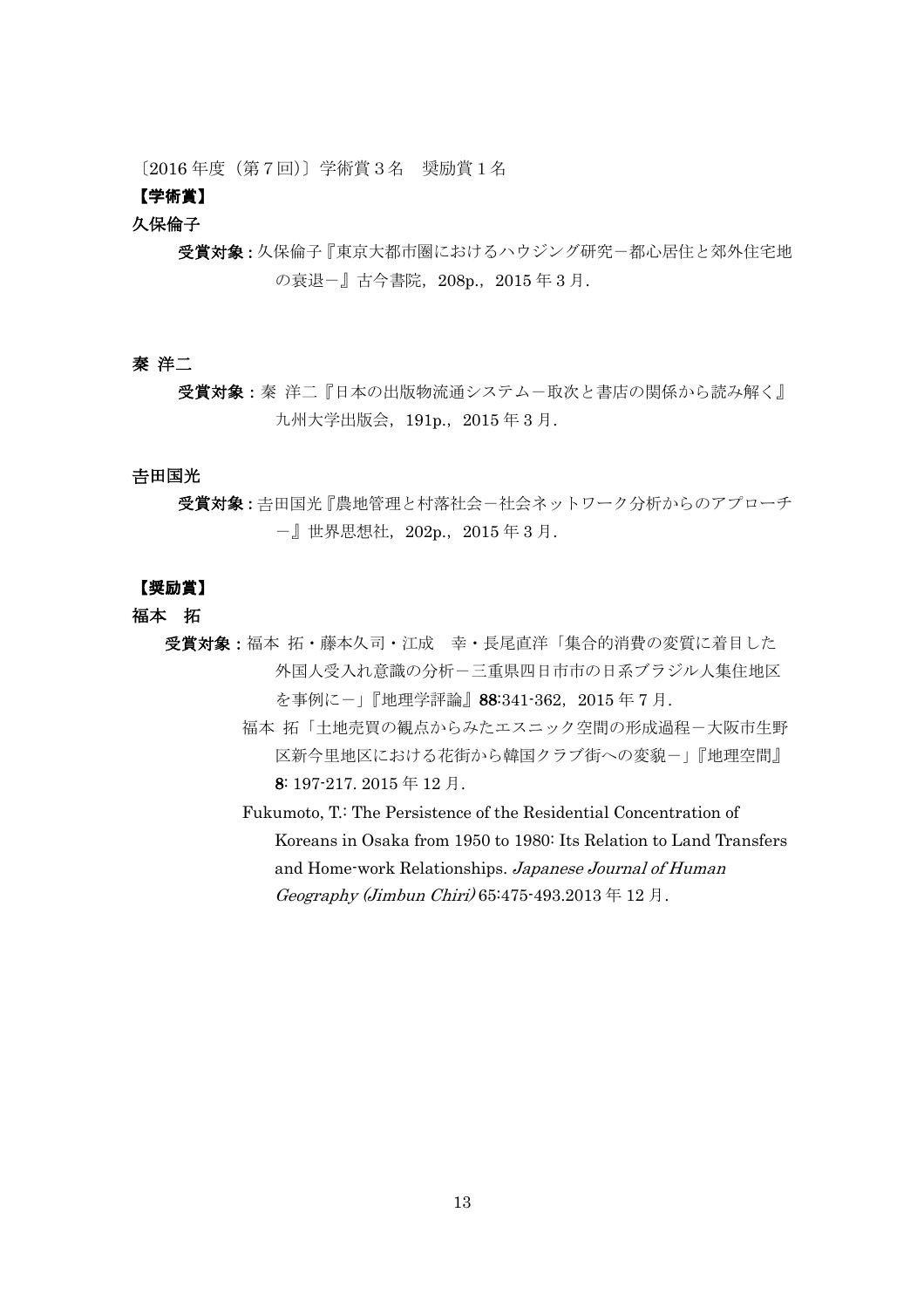〔2017 年度(第8回)〕学術賞3名 奨励賞2名

## 【学術賞】

# 鹿嶋 洋

#### 受賞対象:

鹿嶋 洋『産業地域の形成・再編と大企業』原書房,236p.,2016 年 3 月.

## 久木元美琴

#### 受賞対象:

久木元美琴『保育・子育て支援の地理学』明石書店, 224p., 2016 年 10 月.

# 山下亜紀郎

#### 受賞対象:

山下亜紀郎『水環境問題の地域的諸相』古今書院, 186p., 2015 年 2 月.

山下亜紀郎編『土地利用でみるアジアの都市化と自然環境』筑波大学出版会,162p., 2016 年 3 月.

## 【奨励賞】

#### 秋元菜摘

#### 受賞対象:

秋元菜摘. 富山市のクラスター型コンパクトシティ政策と郊外のアクセシビリティ ―婦中地域におけるシミュレーション―. 地理学評論 87: 314-327, 2014 年.

秋元菜摘. 一極集中型コンパクトシティ政策の有効性に関するアクセシビリティの シミュレーション分析―青森市における人口の集約化と公共交通の多頻度化―. 地学雑誌 125: 523-544, 2016 年.

#### 福井一喜

#### 受賞対象:

- 福井一喜. 群馬県草津温泉の宿泊業におけるインターネット利用の動態―宿泊施設 の経営戦略に着目して―. 地理学評論 88: 607-622, 2015 年.
- 福井一喜・金 延景・上野李佳子・兼子 純. 地方都市の中心商店街における新規事 業の創出―長野県佐久市岩村田本町商店街の事例―. 都市地理学 11: 59-70, 2016 年.
- 福井一喜. 東京のベンチャーIT 企業をめぐる情報技術者コミュニティの役割―東京 の大規模会合の分析を通して―. 経済地理学年報 62: 87-101, 2016 年.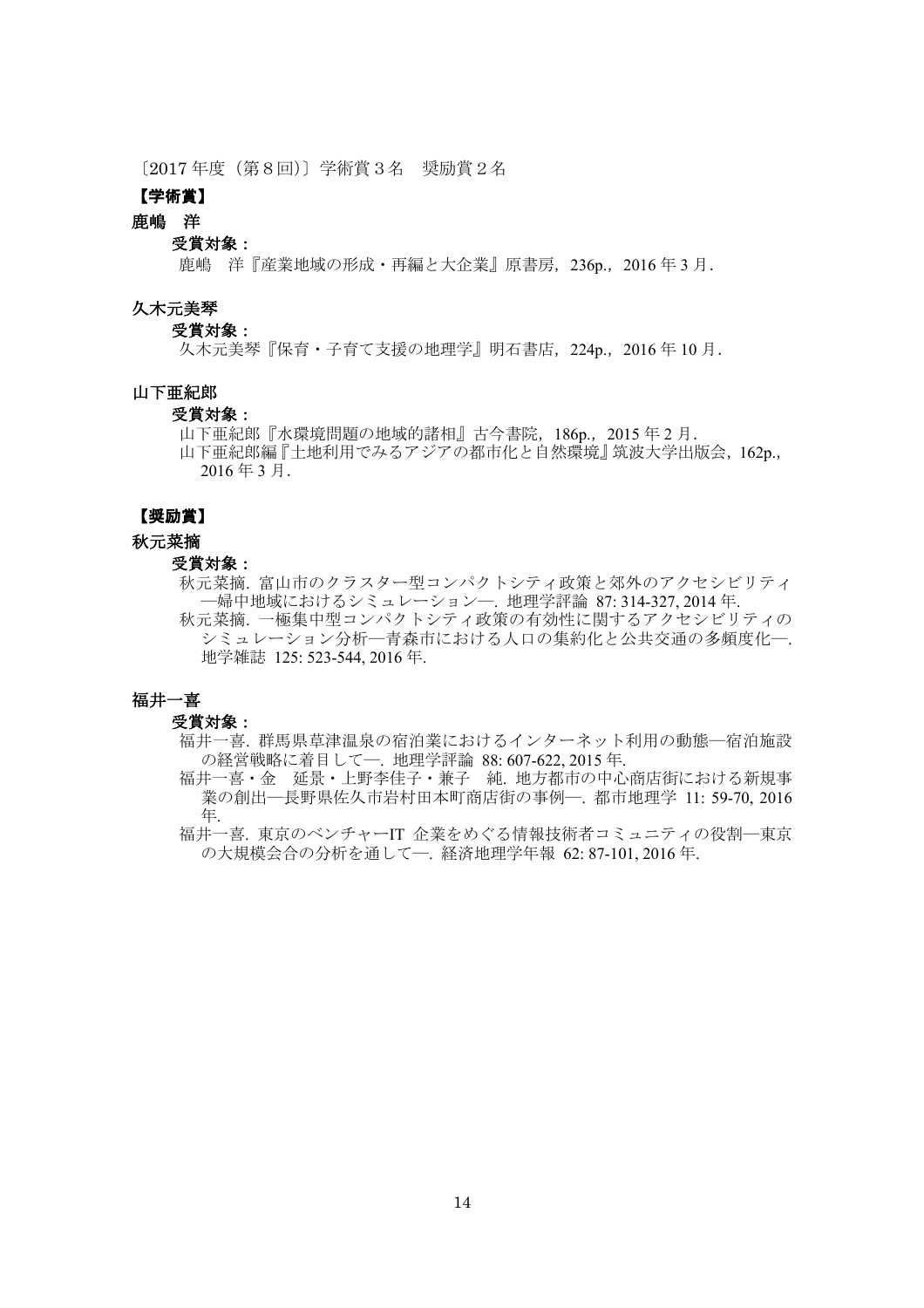〔2018 年度(第9回)〕特別賞1名 学術賞2名 奨励賞2名

# 【特別賞】

# 碓井照子

受賞対象:

- 碓井照子「地理教育で学ぶ持続可能な社会づくり: 日本学術会議の提言と新たな必履 修科目」科学 88(2), 134-138, 2018-02
- 碓井照子「新科目「地理総合」における地図/GIS リテラシー教育の在り方」地図 54(3),7-24, 2016
- 碓井照子「阪神淡路大震災における人的被害の地域分析」奈良大地理(16), 72- 83,2010
- 碓井照子「阪神淡路大震災の復旧・復興と奈良大学防災調査」総合研究所所報(15), 1-20, 2007
- 碓井照子「GIS による奈良町の 3 次元景観モデル」歴史地理学 48(1), 61-68,

2006-01

- 碓井照子「地理情報科学からみた地図学の現状と将来」地図 43(4), 25-32, 2005- 12-30
- 碓井照子「GIS における最近の動向と展望」情報通信学会誌 21(4), 83-90, 2004- 05-25
- 碓井照子「GIS 革命と地理学: オブジェクト指向 GIS と地誌学的方法論」地理学評 論 76(10), 687-702, 2003-09-01
- 碓井照子「都市と GIS」都市研究(3), 61-70, 2003
- 碓井照子「活断層からの距離別地震被害の GIS 分析-阪神・淡路大震災における西 宮市の建物被害と地下埋設管被害-」第四紀研究 39(4), 375-388, 2000-08-01 他多数.

## 【学術賞】

# 山下潤

受賞対象:

山下潤『スウェーデンの環境都市政策』古今書院, 164p, 2015年2月.

## 山下琢巳

受賞対象:

山下琢巳『水害常襲地域の近世~近代ー天竜川下流域の地域構造-』古今書院, 277p,2015 年 1 月.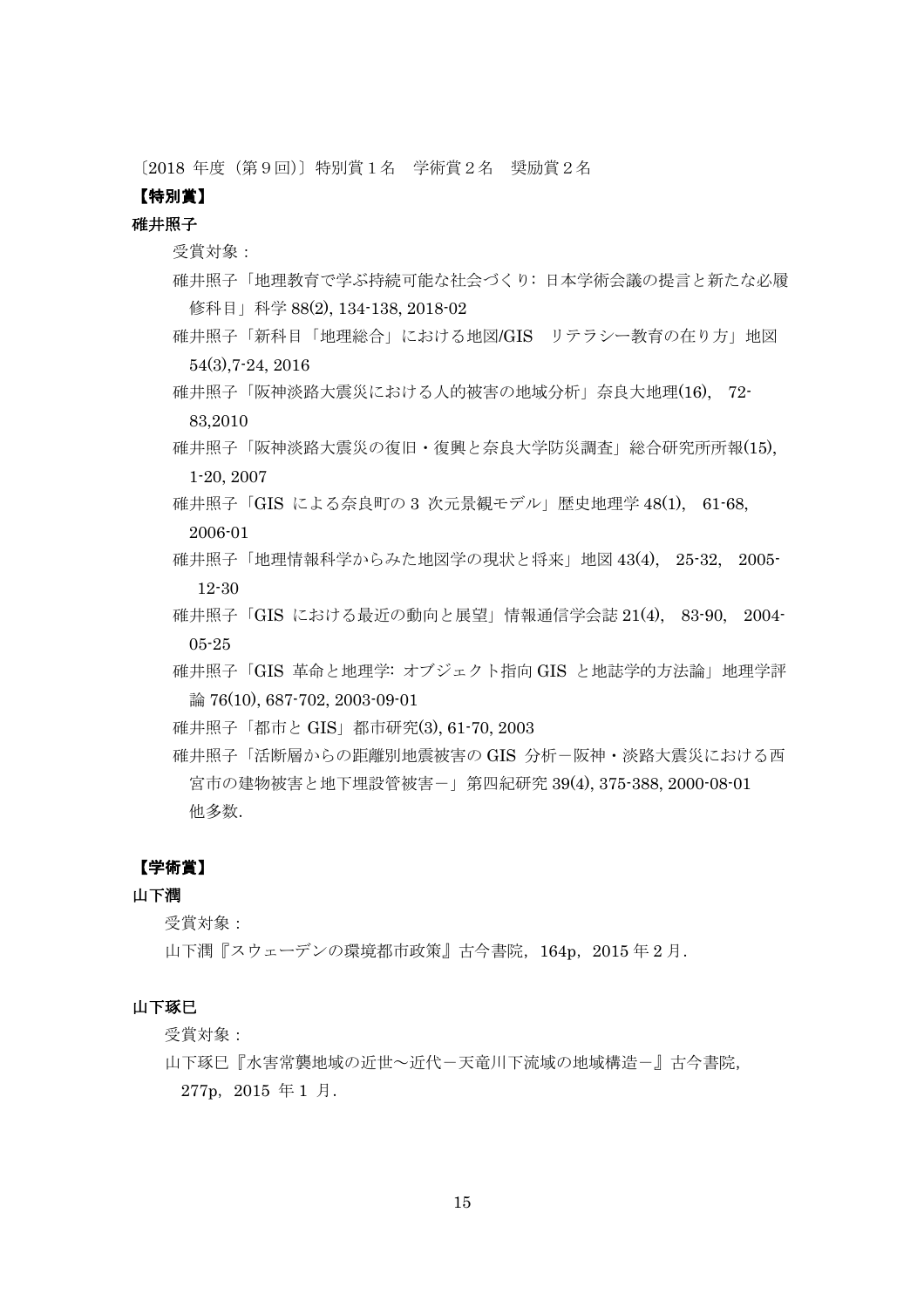# 【奨励賞】

# 髙橋昂輝

受賞対象:

Koki TAKAHASHI. Toronto Little Portugal: gentrification and social relations among localentrepreneurs. Urban Geography 38(4): 578-605. April, 2017. 高橋昂輝. 北米都市の業務改善自治地区 BID-トロントにみるローカルガバナンスと

```
エスニックブランディングー. 地理空間, 9(1), 1-20. 2016 年 6 月.
```
Koki TAKAHASHI. Little Portugal and the changing spatial structure of the Portuguese community in Toronto. Geographical Review of Japan Series B 88(1): 1-22. February, 2016.

# 太田慧

受賞対象:

- 太田慧. 東京臨海部における港湾再開発と土地利用変化の特性––東京都港区海岸地区 を事例に―.地学雑誌,124,525-544.2015 年 8 月.
- 太田慧・菊地俊夫. 富士山周辺地域における農業的土地利用変化とその地域性. 地学 雑誌,124,1061-1084.2015 年 12 月.

〔2019 年度(第 10 回)〕特別賞2名 学術賞1名 奨励賞2名

# 【特別賞】

# 菅野峰明

受賞対象:

- 菅野峰明・安仁屋政武・高阪宏行『地理的情報の分析手法』古今書院, 1987
- 高橋伸夫・菅野峰明・村山祐司・伊藤悟『新しい都市地理学』東洋書林, 1997
- 矢ケ﨑典隆・斎藤功・菅野峰明『アメリカ大平原-食糧基地の形成と持続性-』古今 書院, 2003
- 菅野峰明・佐野充・谷内達編『日本の地誌 5 首都圏 1 東京都・神奈川県』朝倉書店, 2009
- 菅野峰明・久武哲也・正井泰夫編『世界地名大辞典北アメリカ I・II』朝倉書店, 2013 山本正三・菅野峰明訳『現代人文地理学の理論と実践ー世界を読み解く地理学的思

考』明石書店, 2018

菅野峰明「アメリカ合衆国ジョージア州における円形の自治体境界」人文地理 29, 180-194. 1977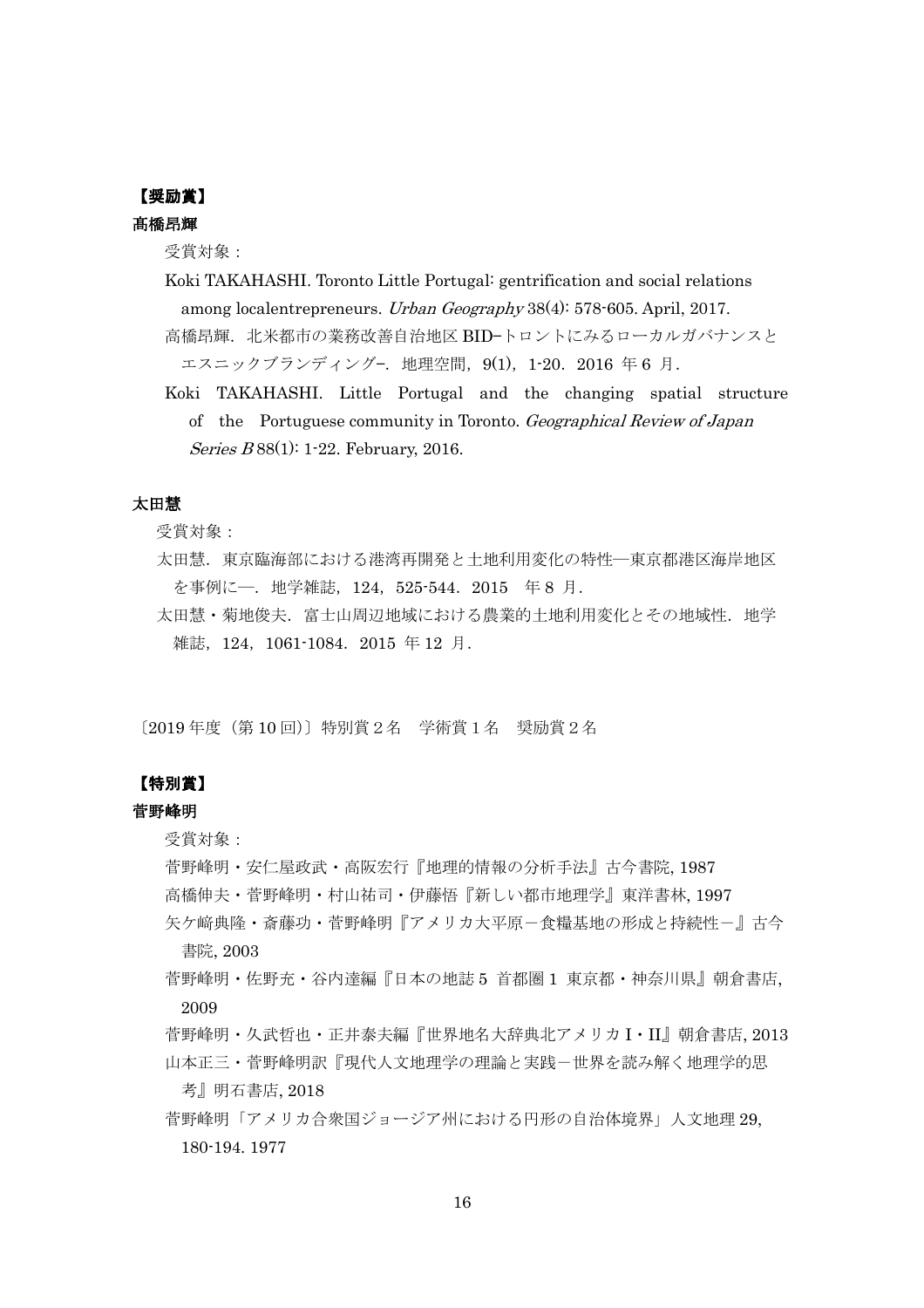菅野峰明「合衆国における都市成長の転換:1930 年代を中心に」アメリカ研究 1982(16), 54-71. 1982

菅野峰明「アメリカ含衆国における都市地理学の発達」地学雑誌 91, 354-368. 1982 菅野峰明・平井誠「ハイプレーンズの中心都市ガーデンシティの機能と商業的土地利 用」経済地理学年報 46, 295-310. 2000

菅野峰明「サンベルト現象後のアメリカ合衆国南部」地理空間 2, 79-98. 2009

#### 田林明

受賞対象:

- 山本正三・北林吉弘・田林明編『日本の農村空間-変貌する日本農村の地域構造-』 古今書院,1987
- 田林明『農業水利の空間構造』大明堂,1990
- 田林明『扇状地農村の変容と地域構造-富山県黒部川扇状地農村に関する地理学的研 究』古今書院,1991
- 高橋伸夫・田林明・小野寺淳・中川正『文化地理学入門』東洋書林, 1995
- Sasaki, H., Saito, I. Tabayashi. A. and Morimoto, T.(ed.) Geographical Perspectives on Sustainable Rural Systems: Proceedings of the Tsukuba International

Conference on the Sustainability of Rural Systems. Kaisei Publication, 1996

- 田林明・菊地俊夫『持続的農村システムの地域的条件』農林統計協会,2000
- 山本正三・内山幸久・犬井正・田林明・菊地俊夫・山本充『自然環境と文化』大明 堂,2001
- 田林明『北陸地方における農業の構造変容』農林統計協会,2003

山本正三・谷内達・菅野峰明・田林明・奥野隆史編『日本の地誌2日本総論 II(人

文・社会編)』朝倉書店,2006

- 藤田佳久・田林明編『日本の地誌7中部圏』朝倉書店,2007
- 田林明・菊地俊夫・松井圭介編『日本農業の維持システム』農林統計出版,2009
- 山本正三・田林明・菊地俊夫編『小農複合経営の地域的展開』二宮書店,2012
- 田林明編『商品化する日本の農村空間』農林統計出版,2013
- 田林明編『地域振興としての農村空間の商品化』農林統計出版,2015

#### 【学術賞】

#### 呉羽正昭

受賞対象:

呉羽正昭『スキーリゾートの発展プロセス-日本とオーストリアの比較研究-』二宮 書店,2017-04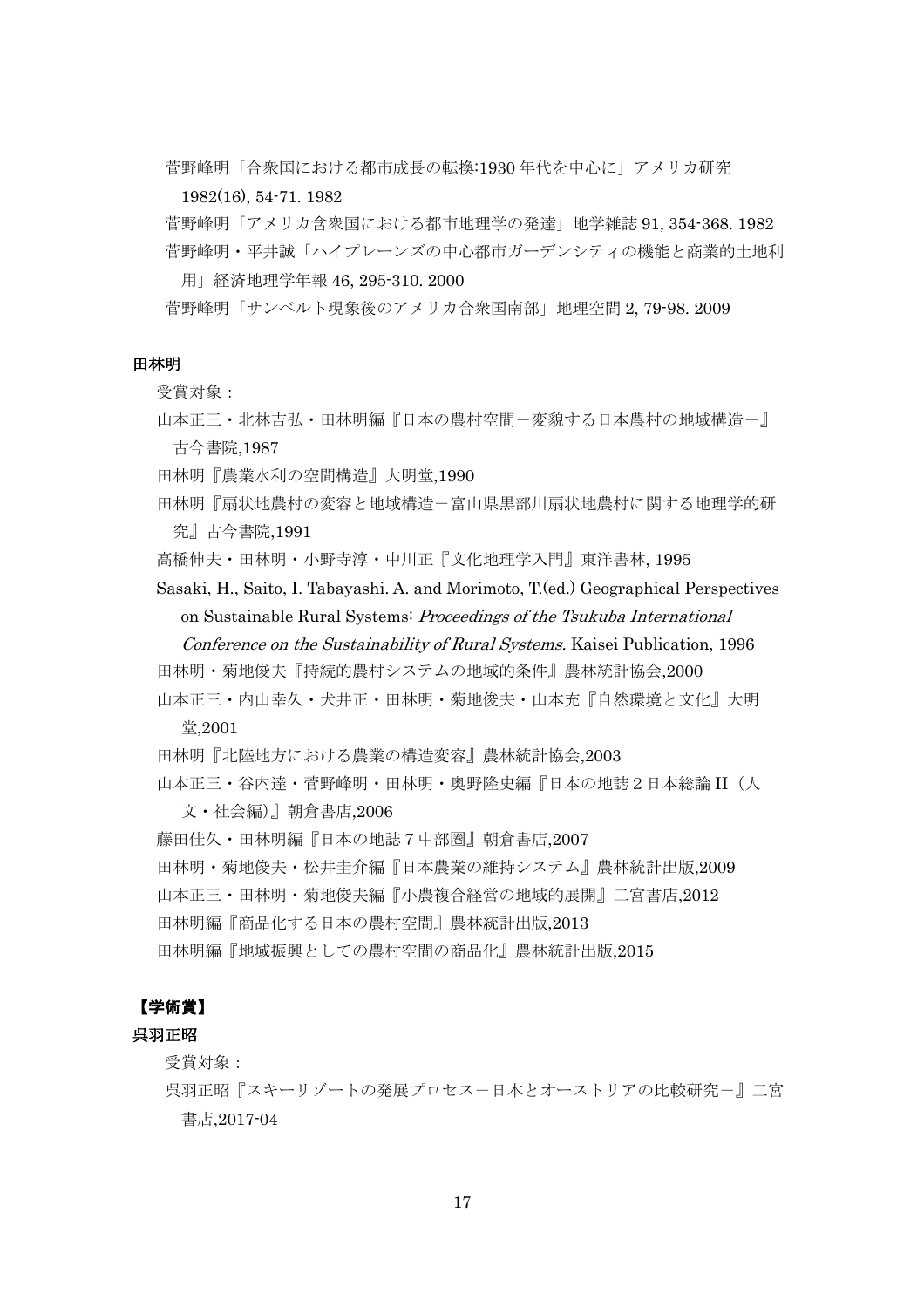# 【奨励賞】

# 池田真利子

受賞対象:

- 池田真利子「ジェントリフィケーションの過程からみた文化・消費の役割−旧西ベル リン市ノイケルン区ロイター街区を事例として−」地理学評論 91:281-310, 2018-07
- Ikeda Mariko.Temporary Use of Vacant Urban Spaces in Berlin: Three Case Studies in the Former Eastern Inner-city District Friedrichshain. Geographical Review of Japan Series B90: 1-16, 2018-06
- 池田真利子・卯田卓矢・磯野巧・杉本興運・太田慧・小池拓矢・飯塚遼「東京におけ るナイトライフ観光の特性−夜間音楽観光資源としてのクラブ・ライブハウスに着 目して−」地理空間 10(3): 149-164, 2018-02
- 池田真利子「世界におけるナイトライフ研究の動向と日本における研究の発展可能 性」地理空間 10(2): 67-84, 2017-12
- 池田真利子「ドイツにおける文化創造産業と政策−連邦州別の政策策定経緯に着目し て−」E-journal GEO 11(1):164-185, 2016-09

## 坂本優紀

受賞対象:

坂本優紀「住⺠による地域のサウンドスケープの発見と活用―⻑野県松川村における スズムシを活用した地域づくりを事例に―」地理学評論 91:229-248,2018-05 坂本優紀「石川県金沢市における用水路が作り出すサウンドスケープ」地理科学 73:197-211,2018-12

〔2020 年度(第 11 回)〕奨励賞2名

# 【奨励賞】

## 秋山祐樹

受賞対象:

- Akiyama, Y., Yamamoto, Y., Shibasaki, R. and Kaneda, H., A Detailed Method to Estimate Inter-regional Capital Flows Using Inter-firm Transaction and Person Flow Big Data. Asia-Pacific Journal of Regional Science, 1-21, 2019-08. (Online First)
- 秋山祐樹「マイクロジオデータを用いた日本全国の家賃形成メカニズムの研究―住環 境と住宅の市場価値の意外な関係性―」環境科学会誌, 32(2), 53-64, 2019-03.